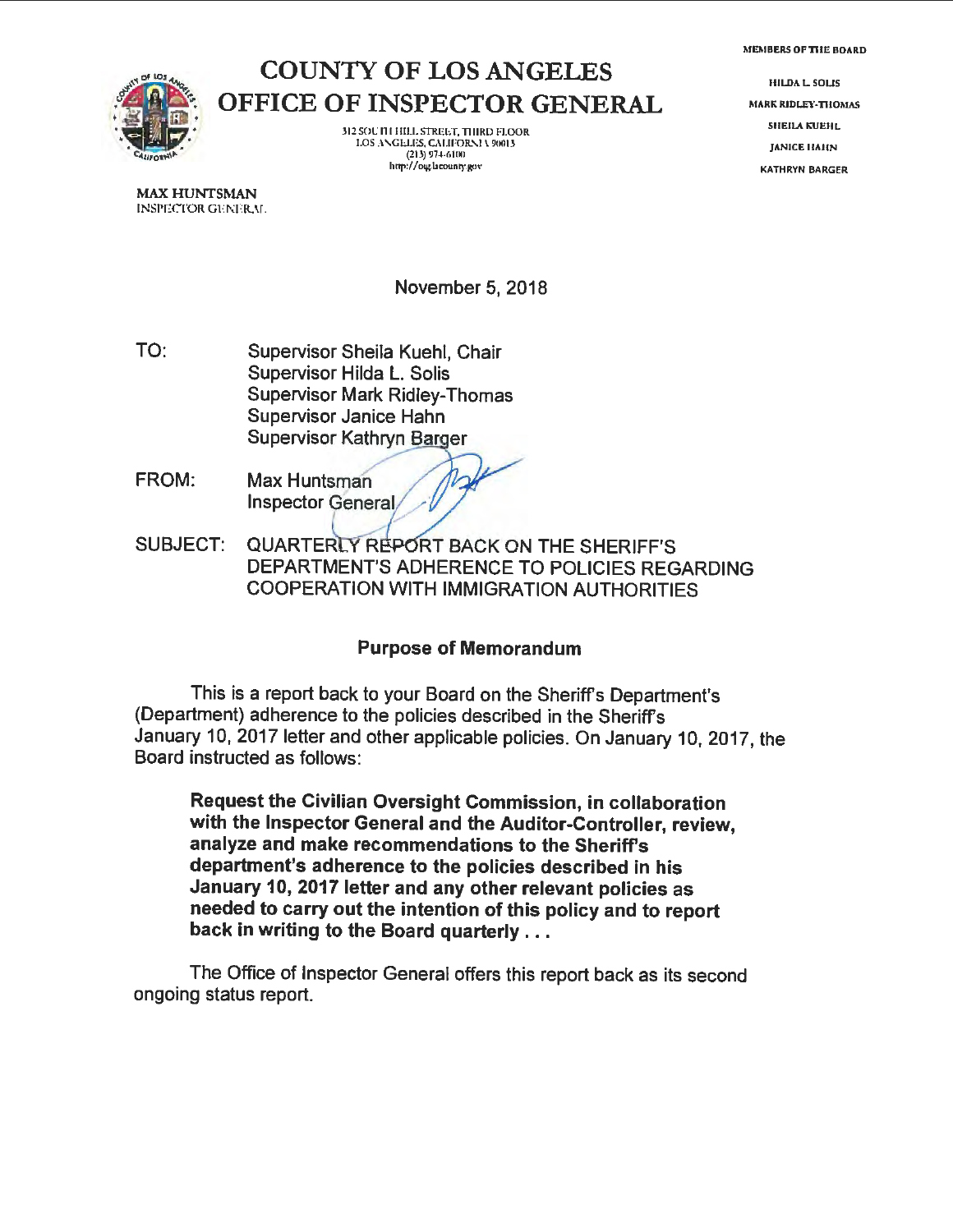Board of Supervisors November 5, 2018 Page **2** of **6** 

## SHERIFF'S DEPARTMENT'S ADHERENCE TO POLICIES REGARDING COOPERATION WITH IMMIGRATION AUTHORITES

Since the Office of Inspector General's June 14, 2018 report back on the Sheriff's Department's Adherence to Policies Regarding Cooperation with Immigration Authorities, the Department has proposed modifications, not yet final, to its policies and procedures to more accurately reflect the changes imposed by Senate Bill 54 (SB54), the California Values Act.<sup>1</sup> The bill took effect on January 1, 2018. The Office of Inspector General reviewed the Department's current practices and presents the following:

# Policies Affecting Patrol Divisions and Residents

The Department's revised policy on immigration inquiries and notifications prohibits deputies from: 1) inquiring into an individual's immigration status; 2) detaining an individual during a field contact on the basis of an immigration hold request; 3) arresting or booking an individual on a civil immigration warrant or on suspicion of violating **a** federal immigration law relating to illegal entry, being unlawfully present, or overstaying a visa; or **4)** using an immigration authority as an interpreter.

Since March 31, 2018, the Office of Inspector General's community outreach unit has not received any complaints alleging Department personnel made inquiries about an individual's immigration status, while on patrol.

The Department's Immigration Information Guide, which is distributed at most public meetings and Department appearances, has also been modified. Most notably, the brochure added a section explaining the circumstances under which an individual could be deported by ICE from a county jail. The brochure states that the federal government has access to the fingerprints of every individual who is booked nationwide and may begin deportation proceedings. However, the Department only allows access by ICE to prisoners in county jails who have been convicted of the qualifying crimes enumerated in SB 54.

The Department reports that since April 1, 2018, it has attended or participated in approximately 76 community meetings and engagements to discuss immigration issues including:

<sup>&</sup>lt;sup>1</sup> Senate Bill 54 added Chapter 17.25 (commencing with Section 7284) to Division 7 of Title 1 of the California Government Code and amended sections 7282 and 7282.5. Section 11369 of the Health and Safety Code, relating to law enforcement, was repealed.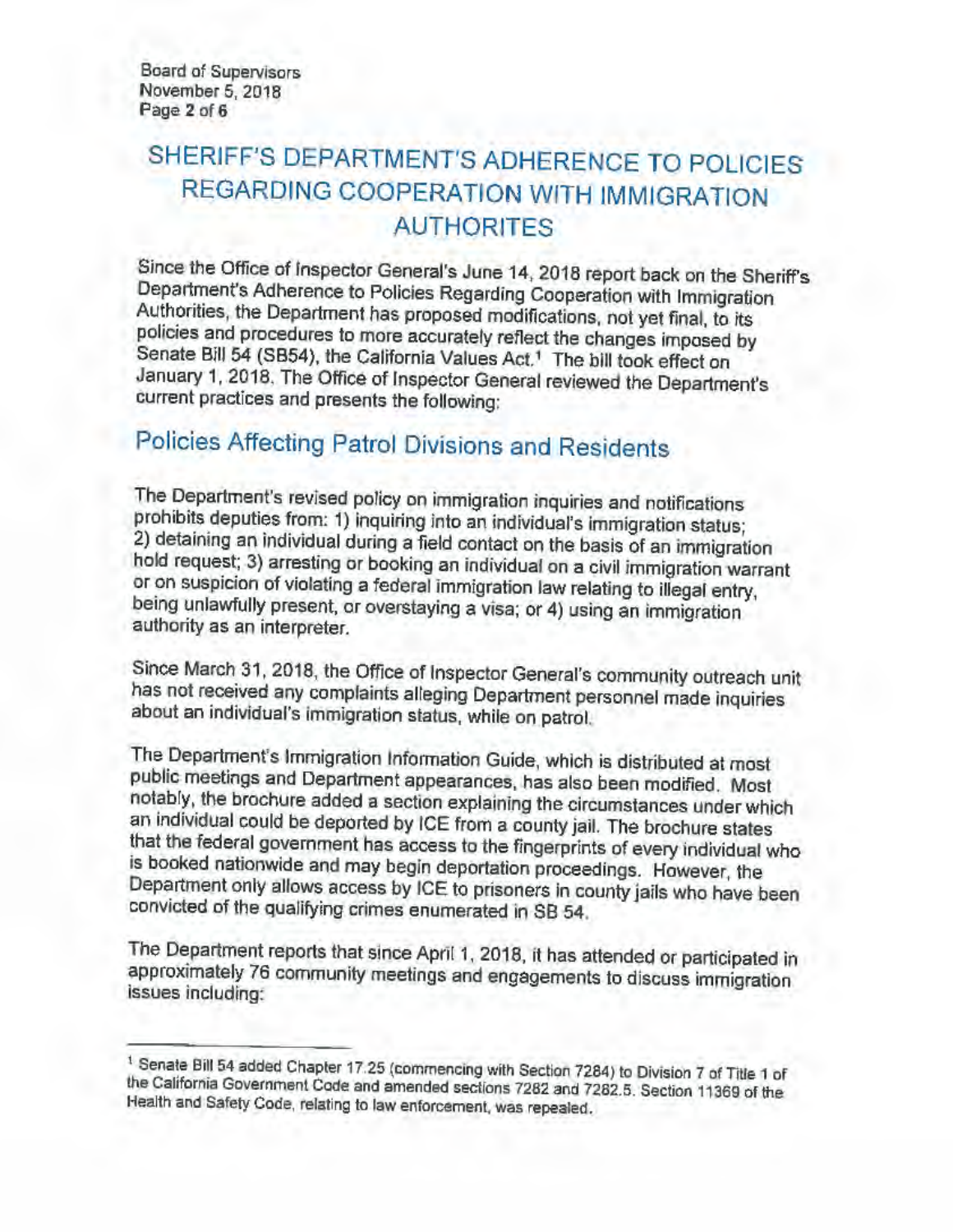Board of Supervisors November 5, 2018 Page **3 of6** 

Since April 1, 2018, Century station personnel have addressed immigration concerns during the City of Lynwood block watch meetings, which are held the fourth Tuesday of every month. Block captains were briefed on the Department's immigration policies and asked to discuss the topic with the community. Immigration issues were also discussed on September 25, 2018, with the 79 participants of the Century Station Spanish Community Academy.

Since April 1. 2018, East Los Angeles Station personnel discussed the Department's stance and policies on immigration at the following meetings: the Centro Maravilla Advisory Committee meeting, the Salazar Park Senior Citizen Presentation, the Safe Passages meeting (Los Angeles Unified School District}, the Saybrook Neighborhood Walch meeting, the Townsend Neighborhood Watch, the National Night Out event at Salazar Park. the Humphrey's Neighborhood Watch. and during the East Los Angeles Station/COPS Survey event.

Since April 1. 2018, Lancaster station personnel have addressed community concerns regarding immigration issues at Neighborhood Watch meetings, with the Antelope Valley Hispanic Chamber of Commerce, at the Homeless Coalition meeting, at Coffee-with-a-Deputy events, and at the Lancaster Station Open House on June 2, 2018. The Department's Immigration Information Guide was distributed in both English and Spanish during the meetings. On September 18, 2018, Lancaster station personnel also addressed immigration concerns at the Community Advisory Committee town hall meeting.

On April 24, 2018, the Carson station held a town hall meeting at Scott Park with the City of Carson mayor and mayor pro-tern to address immigration concerns. On May 3, 2018, the captain of the Walnut-Diamond Bar station attended a prayer breakfast, hosted by the mayor of Walnut at the Walnut Senior Center, where he addressed community concerns on immigration. On September 22, 2018, the captain of the Carson station conducted a town hall meeting at Veterans Park in Carson with elected officials and city staff to discuss various issues within the community, including immigration.

Immigration issues were discussed at the Community Advisory Committee town hall meetings in both Palmdale and Avalon. In Palmdale, a round table discussion was facilitated for Spanish speakers to discuss immigration concerns and Department policies. On July 5, 2018, the captain of the Palmdale station was interviewed on a Spanish radio show called Cafe Con Leche regarding immigration concerns and Department policies. On September 17, 2018, a Palmdale Station deputy was interviewed on the Salvadorians in Antelope Valley (SALVA) radio show and addressed immigration concerns within the community.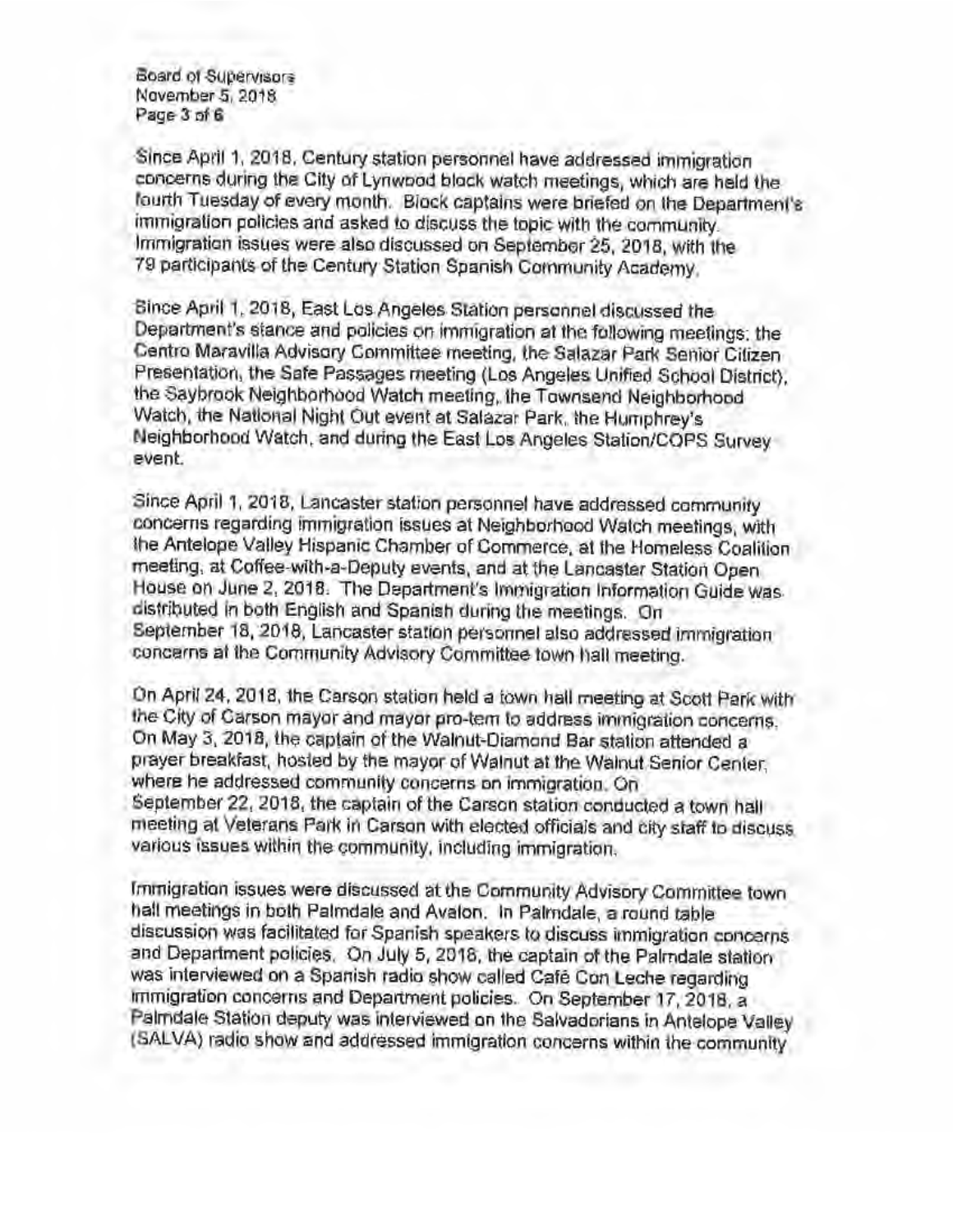Board of Supervisors November 5, 2018 Page 4 of 6

Since April 1, 2018, South Los Angeles station personnel attended two Saint Michael's Parish community meetings and one Southwest Community Association Quarterly meeting to address immigration concerns.

On August 29, 2018, the captain of the San Dimas station attended a town hall meeting in the unincorporated area of Azusa and distributed the Department's Immigration Information Guide.

On September 20, 2018, a Department panel consisting of a chief, three commanders and a captain discussed Department immigration policies and the provisions of SB 54 at town hall meeting hosted by the Civilian Oversight Commission (COC) at the San Gabriel Valley Service Center in South El Monte.

The Department reports that custody personnel attended County Counsel's Sanctuary Cities task force meetings at which legal issues related to immigration were discussed, as well as the Immigration Protection and Advancement Task Force {IPAA) meetings held in East Los Angeles.

### Custody Operations and Immigration and Customs Enforcement (ICE)

The Department has been working to revise the Custody Division Manual (CDM) to more clearly reflect the requirements of both Senate Bill 54 and the TRUTH Act (California Government Code section 7283).<sup>2</sup> In compliance with SB 54, the revisions to the COM proscribe Department personnel from transferring a prisoner to United States Immigration and Customs Enforcement (ICE) unless, at the time of release 1) a federal detainer has been issued, 2} the prisoner has been "qualified" in accordance with SB 54, and 3) the prisoner has been properly notified of the detainer in accordance with the TRUTH Act.<sup>3</sup>

In April, a new "ICE Interview Request Form" was created to help track the number of interview requests made by ICE. A new section was added to the COM, which lists the conditions that have to be met before an ICE agent can be granted access to interview *an* prisoner. According to the revised CDM, once an "ICE Interview Request Form" is received for an prisoner, the prisoner must be notified of the request in one of two ways: 1} if a federal detainer is issued by ICE, the prisoner must be given the "Notification to Inmate of Immigration Detainer and Interview" form, with a copy of the issued detainer attached; or 2) if

<sup>&</sup>lt;sup>2</sup> The TRUTH Act, which went into effect on January 1, 2017, requires local law enforcement officers to provide individuals with notice of an issued immigration detainer and the opportunity to decline to be interviewed by ICE.

<sup>3</sup> Custody Division Manual (COM) 4-06/005.05. Final approval is pending.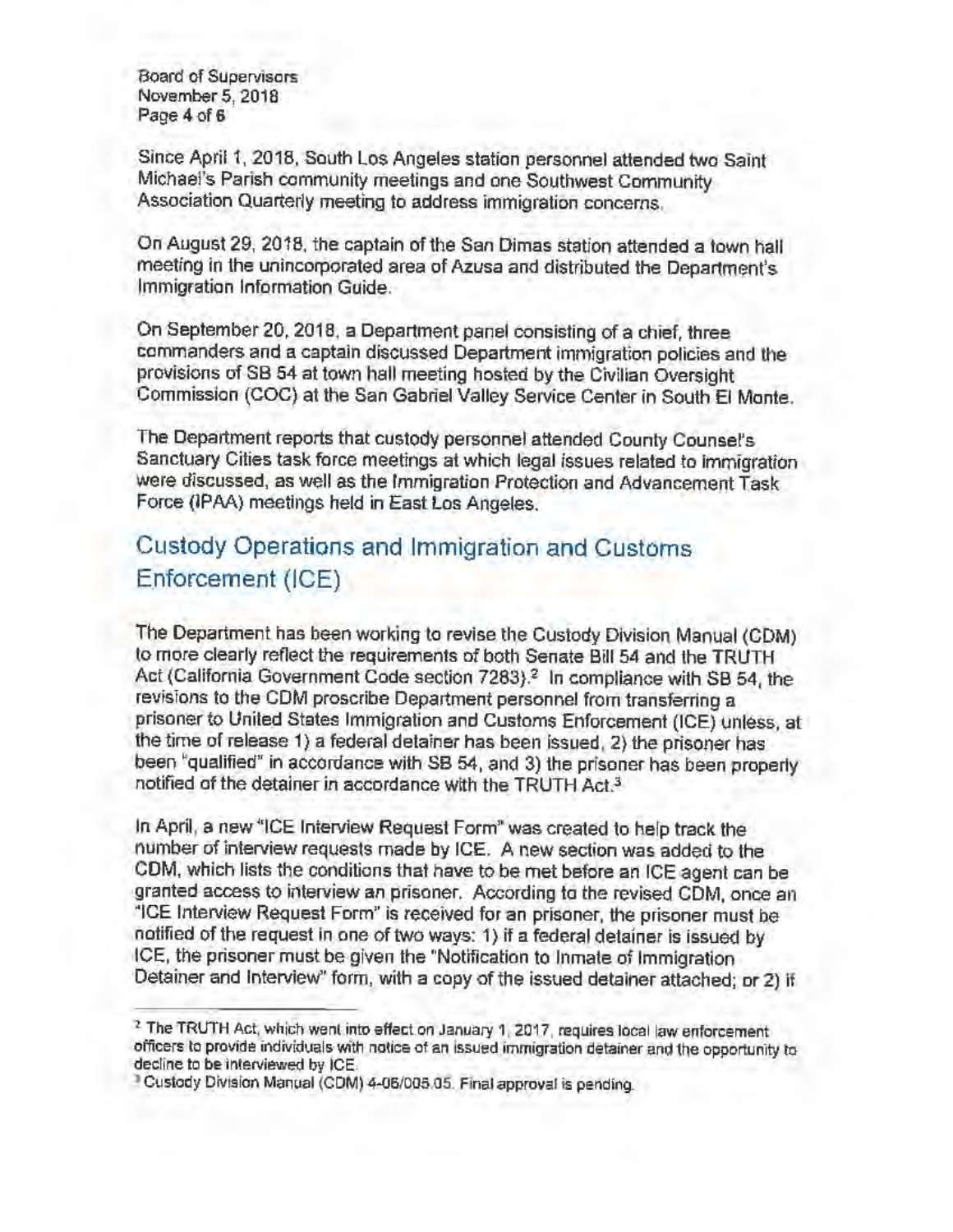Board of Supervisors November 5, 2018 Page 5 of 6

a detainer has not been issued, the prisoner must be provided with the ''Notification to Inmate of Immigration Interview (No Detainer Issued}" form. The CDM prohibits an prisoner from being notified of ICE's request to interview unless the prisoner is "qualified" in accordance with Government Code section 7282.5.<sup>4</sup>

From May 8, 2018, through September 9, 2018, the Department reports that ICE requested to interview a total of 27 prisoners. A detainer **was** issued for 8 of the 27 prisoners ICE requested to interview. The other 19 prisoners ICE requested to interview had no detainer issued and only 2 of the 19 "qualified" and consented to be interviewed. The remaining 17 either did not "qualify" or declined to be interviewed. The Department reports that it denied ICE access to those prisoners.<sup>5</sup>

Separate from ICE interview requests, the Department also tracks the number of "qualified" prisoners transferred to ICE at the time of release. The Department reports that in 2017 a total of 1,223 prisoners were transferred to ICE for the offenses depicted in the chart below.6



<sup>4</sup> Custody Division Manual (COM) 4-06/005.05. Final approval is pending.

<sup>5</sup> ICE interview request data provided to the OIG on September 21, 2018.

<sup>&</sup>lt;sup>6</sup> Pie chart created by the Department for the OIG.